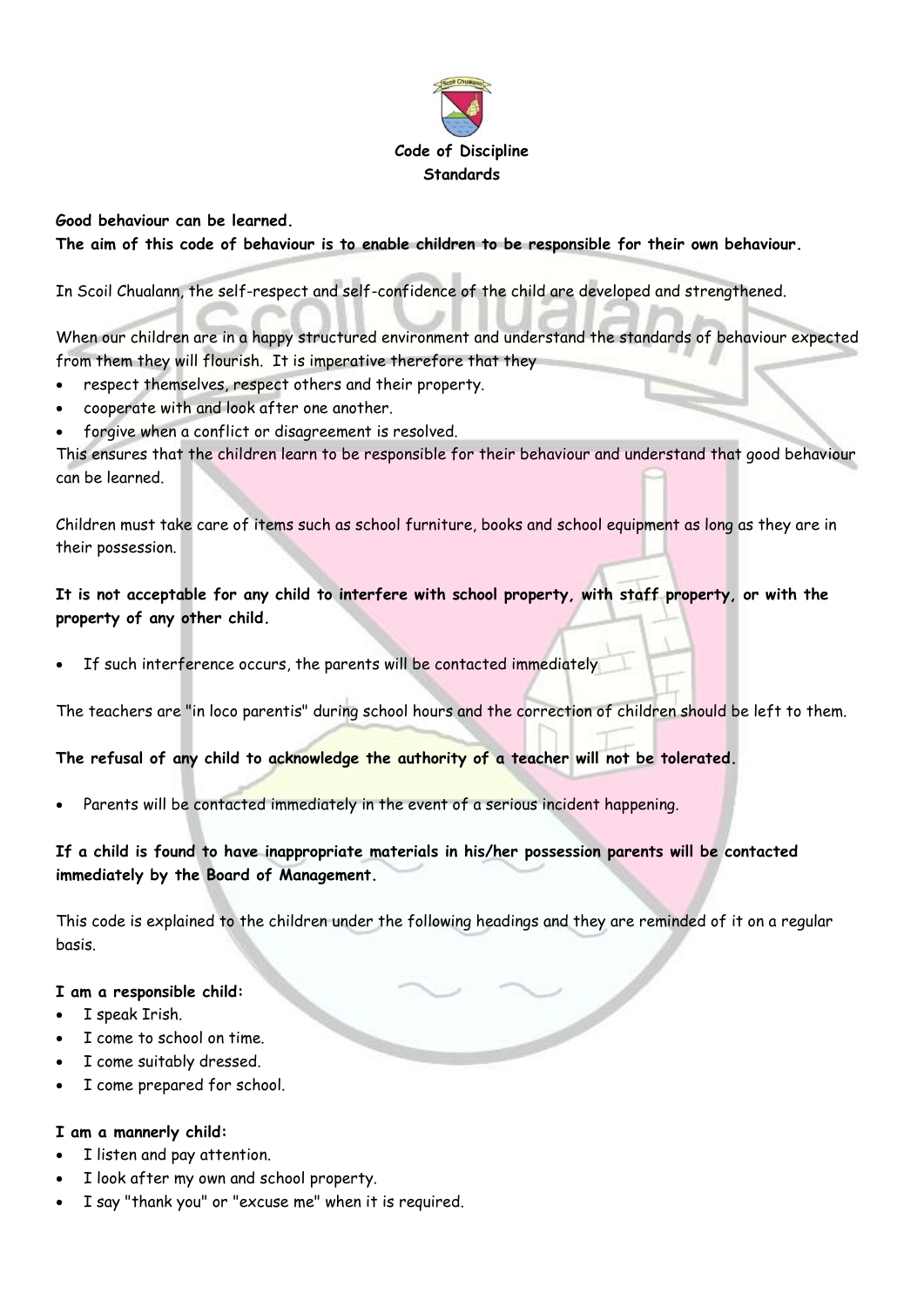## **I am a kind child:**

- I am friendly and understanding with other people
- I understand that everybody has the right to feel safe in school.
- I don't bully others.
- I don't support bullying behaviour.

## **Strategies to encourage good behaviour**

Children will be taught that good behaviour can be learnt and bad behaviour avoided. Due recognition will be given in the classroom to children who do their best. A reward system is in place in all classes to encourage good behaviour. Children are rewarded individually, as part of a group and as a class.

## **Class Rules**

At the beginning of the school year the teacher will arrange a list of Class rules based on the above as appropriate for the age of the class and explain them to the children.

Children in Ranganna 3-6 will be involved in drafting their rules as part of the SPHE programme. All rules will be based on the school discipline policy.

All class rules will include the rule: "I will eat my lunch in the classroom and will not share or exchange with other children".

## **Playground rules:**

Playground rules will be taught in class and at assembly

- I will speak Irish
- I will ask permission to go to the toilet.
- I will not leave the playground without permission.
- I will not climb the gates or railings.

## **Sanctions**

In the event of disobedience the following sanctions will be imposed. The child may be

- warned verbally and a sanction will be imposed if necessary.
- placed in another group within the class
- Removed from the class
- Sent to the principal
- Kept indoors at lunchtime and asked to complete a worthwhile task.
- Loss of privilege(s).

(In the event that the episode happens outside the classroom, the class teacher will be informed.)

- 1. If a child is found to be continually:
	- …speaking English on purpose
	- …engaging in bad behaviour in school
	- …engaging in bullying behaviour in school
	- The problem will be brought to the attention of the Principal.
- 2 If 1. above fails to rectify the situation, the parents will be called in to discuss the problem.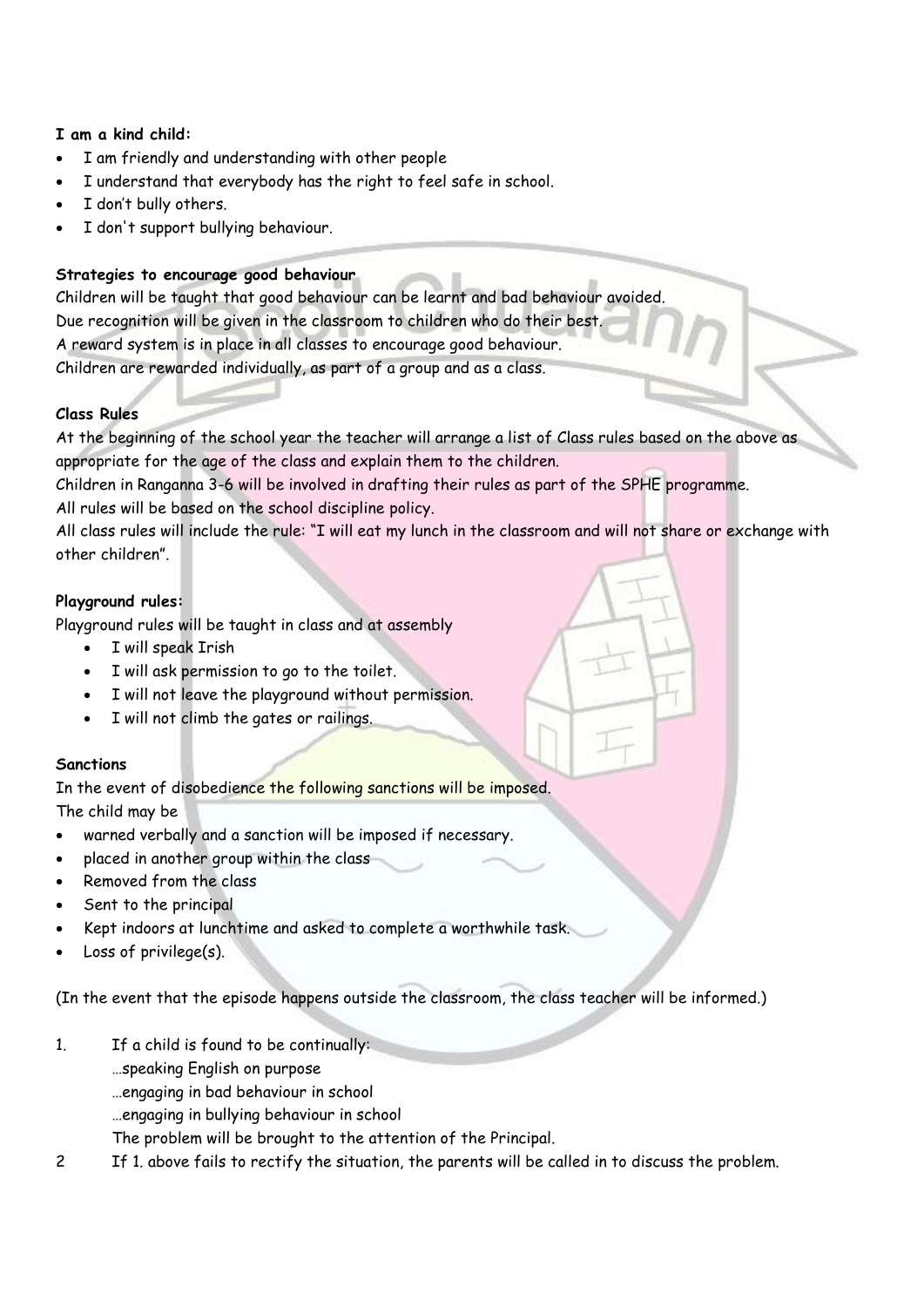- 3 If this unacceptable behaviour continues, the Principal will come to an arrangement with the class teacher to remove the child from the class for a certain period of "time out" during the school day/week.
- 4 If the problem is ongoing, the Principal will consult with the Board of Management.

## **Suspension and Expulsion procedures**

The following procedures derive from "Developing a code of Behaviour: Guidelines for schools" published by the National Educational Welfare Board.

Schools are required by law to follow fair procedures when proposing to suspend or expel a student. Fair procedures have two essential parts: the right to be heard and the right to impartiality. The decision to suspend a student requires serious grounds such as that.

- The student's behaviour has had a seriously detrimental effect on the education of other students
- The student's continued presence in the school at this time constitutes a threat to safety
- The student is responsible for serious damage to property

# **A single incident of serious misconduct may be grounds for suspension.**

Due regard will be given to the following before imposing suspension

- 1. The nature and seriousness of the behaviour
- 2. The context of the behaviour
- 3. The impact of the behaviour
- 4. The interventions already implemented
- 5. Whether suspension is an appropriate response
- 6. The possible impact of suspension

The suspension will be removed if the Board of Management decides to remove it for any reason or if the Secretary General of the Department of Education and Science directs the school that it be removed following an appeal under section 29 of the Education Act 1998.

The Board of Management of Scoil Chualann has the authority to expel a student. Expulsion will be a proportionate response to a student's behaviour. The school will have taken significant steps to address misbehaviour before expelling a student. These include as appropriate: meeting with parents and the student to try to find ways of:

making sure that the student understands the possible consequences of their behaviour if it should persist ensuring that all other options have been tried seeking the assistance of support agencies (National Educational Psychological Service, Health Service Executive National Council for Special Education).

A proposal to expel a student requires serious grounds such as that:

- the student's behaviour is a persistent cause of significant disruption to the learning of others or to the teaching process
- the student's continued presence in the school constitutes a real and significant threat to safety
- the student is responsible for serious damage to property

The Board of Management will undertake a very detailed review of a range of factors in deciding whether to expel a student:

- The nature and seriousness of the behaviour
- The context of the behaviour
- The impact of the behaviour
- The intervention tried to date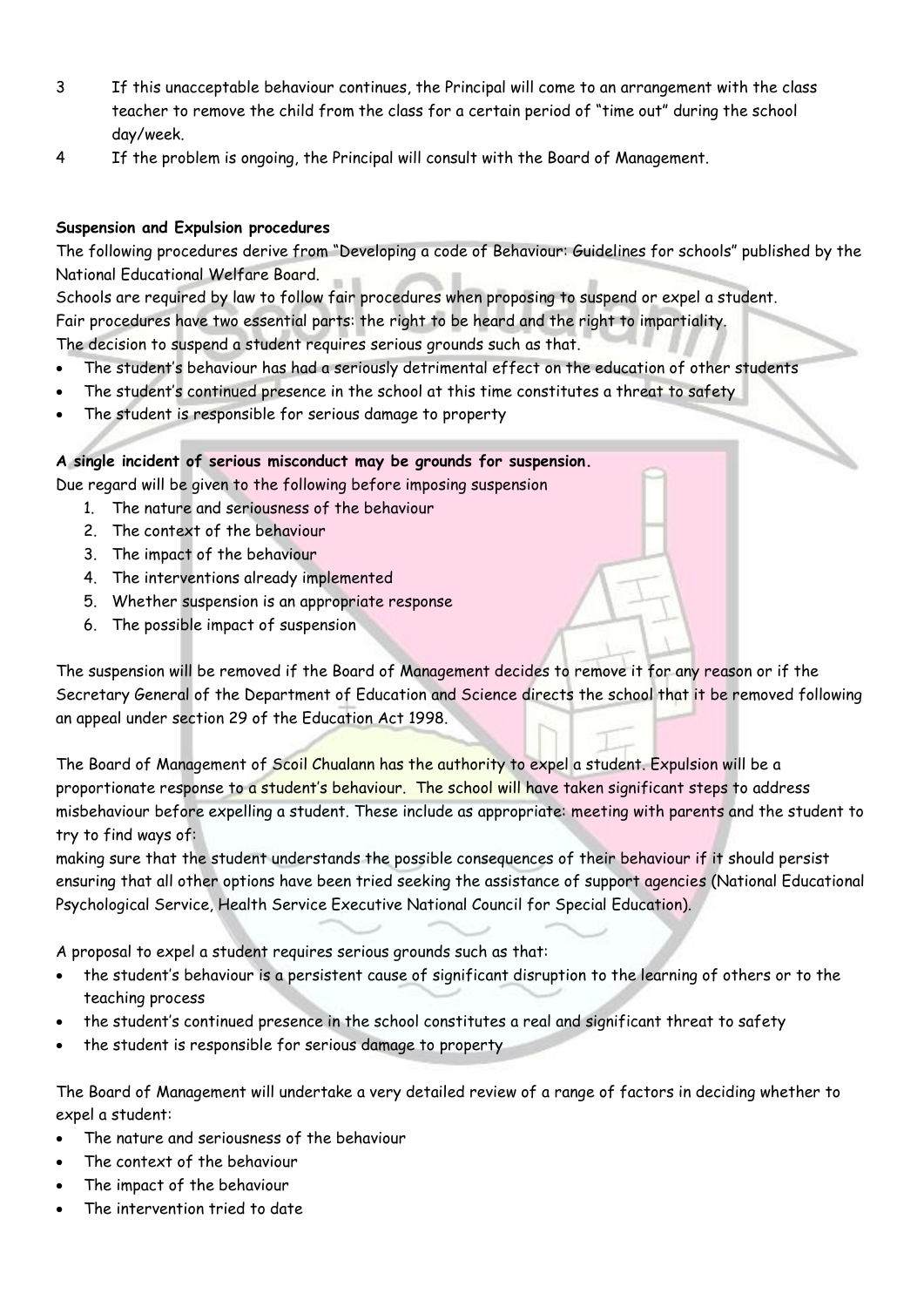- Whether expulsion is a proportionate response
- The possible impact of expulsion

### **Procedures in respect of suspension**

Initial consultation will be made by the Principal with the Chairperson of the Board of Management where a preliminary assessment of the facts confirms serious misbehaviour that could warrant suspension. In the event that the Chairperson is not available another member of the Board of Management will be consulted. The student and their parents/guardians will be informed by phone or in writing, depending on the seriousness of the behaviour, about the complaint. They will be informed as to how the complaint will be investigated and it will be explained to them that the investigation might lead to a suspension.

Parents/Guardians and the student will be given an opportunity to respond before a decision is made and before any sanction is imposed. In the event of an immediate suspension where the safety of the student, other students, staff or others is compromised parents/guardians will be contacted and asked to collect the child. A student will not be suspended for more than three days except in exceptional circumstances where the Principal considers that a period of suspension longer than three days is needed to achieve a particular objective. If a suspension longer than three days is being proposed the matter will be referred to the Board of Management. There will be a ceiling of ten days on any one period of suspension

### **Appeals**

Parents/Guardians may appeal a suspension under section 29 of the Education Act 1998. The school will provide information as to how to make an appeal to the Secretary General of the Department of Education and Science.

### **Implementing the suspension**

The principal will give notify the parents/guardians and the student in writing of the decision to suspend. The letter will confirm:

- 1. The period of the suspension and the dates on which the suspension will begin and end
- 2. The reasons for the suspension
- 3. A programme of work to be followed
- 4. The arrangements for returning to school and any commitments to be entered into by the student and the parents
- 5. The provision for an appeal to the Board of Management
- 6. The right to appeal to the Secretary General of the Department of Education and Science (Education Act 1998, section 29)

### **Procedures in respect of expulsion**

Step 1: Detailed investigation, following fair procedures, carried out under the direction of the principal.

> The parents/guardians will be informed in writing about the details of the alleged misbehaviour, how it will be investigated and how it could result in expulsion. Parents/guardians will be given every opportunity to respond to the complaint of serious misbehaviour before a decision is made and before a sanction is imposed.

- Step 2: A recommendation to the Board of Management by the Principal
- Step 3: Consideration by the Board of Management of the Principal's recommendations; and the holding of a hearing.
- Step 4: Board of Management deliberations and actions following the hearing.
- Step 5: Consultations arranged by the Educational Welfare Officer.
- Step 6: Confirmation of the decision to expel.